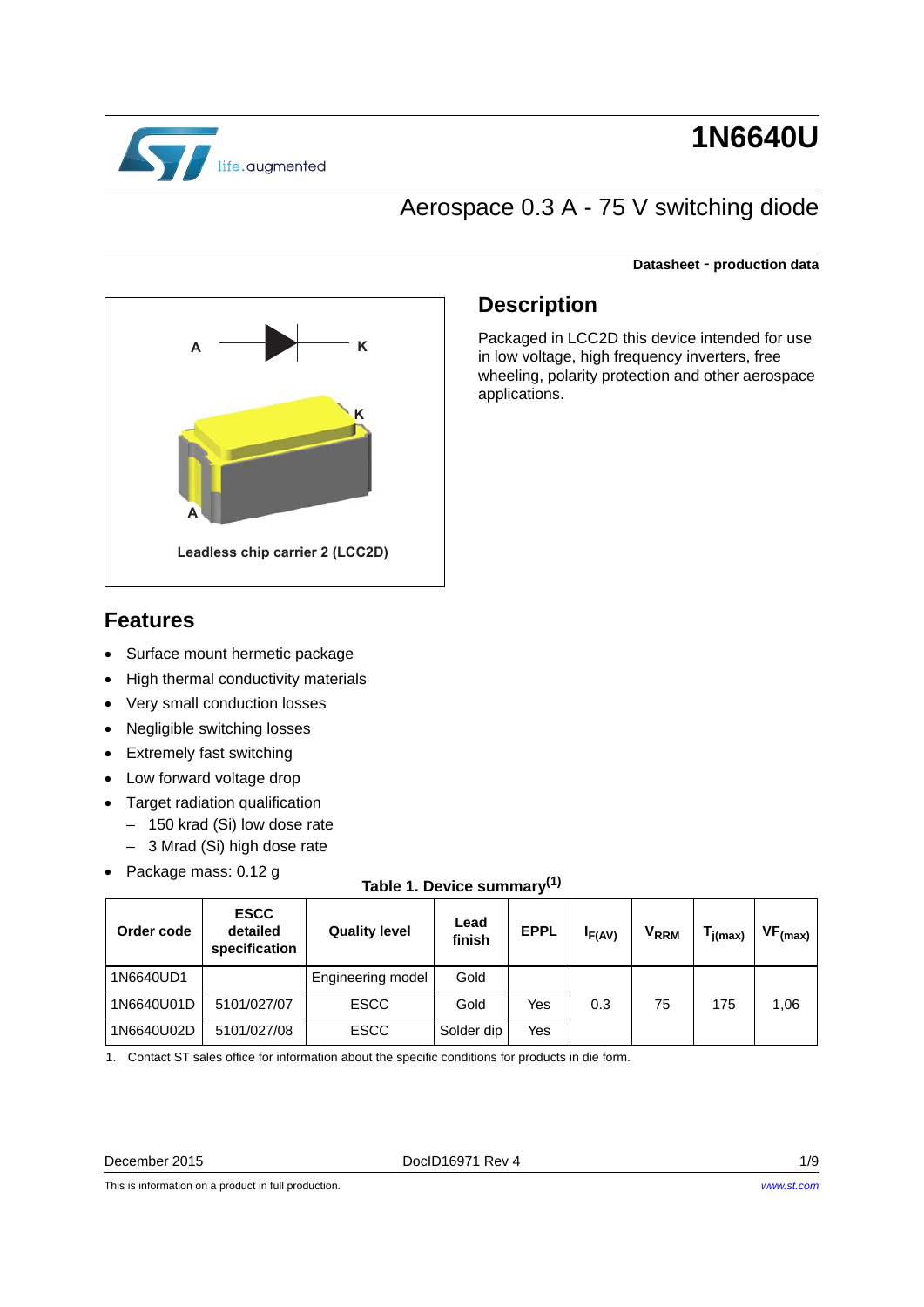## **1 Characteristics**

| Symbol                      | <b>Parameter</b>                              | Value           | Unit |    |
|-----------------------------|-----------------------------------------------|-----------------|------|----|
| V <sub>RRM</sub>            | Repetitive peak reverse voltage               |                 | 75   | V  |
| I <sub>F(RMS)</sub>         | Forward rms current                           |                 | 0.5  | A  |
| F(AV)                       | Average forward rectified current (1)         | 300             | mA   |    |
| <sup>I</sup> FSM            | Forward surge current<br>$t_{amb} \leq 25 °C$ | $\mathfrak{p}$  | A    |    |
| $T_{\text{stg}}$            | Storage temperature range                     | $-65$ to $+175$ | °C   |    |
| $T_i$                       | Operating junction temperature range          | $-65$ to $+175$ | °C   |    |
| $\mathsf{T}_{\mathsf{sol}}$ | Maximum soldering temperature (2)             |                 | 245  | °C |

#### **Table 2. Absolute ratings (limiting values)**

1. For all variants at  $T_c \ge 155$  °C per diode, derate linearly to 0 A at +175 °C.

2. Maximum duration 5 s. The same package must not be re-soldered until 3 minutes have elapsed.

#### **Table 3. Thermal resistance**

| Symbol         | <b>Parameter</b>     | Value | Unit          |
|----------------|----------------------|-------|---------------|
| $R_{th (j-c)}$ | Junction to case (1) | 60    | $\degree$ C/W |
| $R_{th (j-a)}$ | Junction to ambient  | 280   |               |

1. Package mounted on infinite heatsink

| Symbol                         | <b>Parameter</b>  | <b>Tests conditions</b> |                        | Min. | Typ.                     | Max. | <b>Unit</b> |
|--------------------------------|-------------------|-------------------------|------------------------|------|--------------------------|------|-------------|
| $V_{BR}$ (1)                   | Breakdown voltage | $T_i = 25 °C$           | $I_R = 10 \mu A$       | 75   |                          |      | V           |
| $I_R$ $(1)$<br>Reverse current |                   | $T_i = 25 °C$           | $V_R = 50 V$           |      |                          | 40   | nA          |
|                                | $T_i = 150 °C$    |                         |                        |      | 30                       | μA   |             |
| $V_F^{(2)}$                    |                   | $T_i = 25 °C$           | $I_F = 1$ mA           | 540  | $\overline{\phantom{a}}$ | 630  |             |
|                                | Forward voltage   | $T_i = 25 °C$           | $I_F = 50$ mA          | 760  | -                        | 890  |             |
|                                |                   | $T_i = 25 °C$           | $I_F = 100 \text{ mA}$ | 820  | $\overline{\phantom{a}}$ | 980  | mV          |
|                                |                   | $T_i = 25 °C$           | $I_F = 200$ mA         | 870  | $\overline{\phantom{a}}$ | 1100 |             |
|                                |                   | $T_i = -55$ °C          | $I_F = 200 \text{ mA}$ |      | $\blacksquare$           | 1200 |             |

#### **Table 4. Static electrical characteristics**

<span id="page-1-0"></span>1. Pulse test: tp = 10 ms,  $\delta$  < 2%

2. Pulse test: tp =  $680 \text{ }\mu\text{s}, \delta < 2\%$ 

To evaluate the conduction losses use the following equation:

 $P = 0.74 \times I_{F(AV)} + 1.00 \times I_{F}^{2}(RMS)$ 

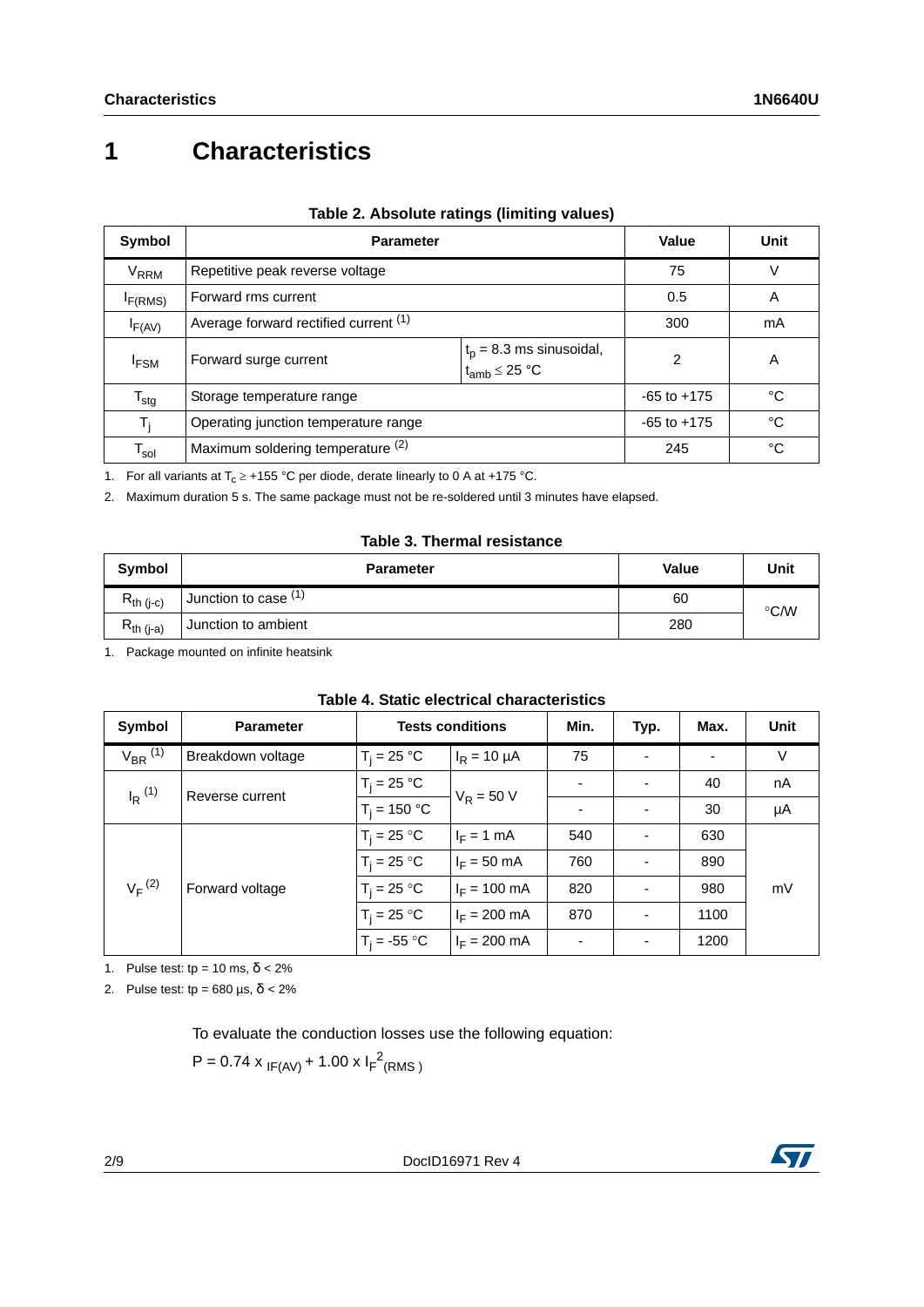| <b>Symbol</b> | <b>Parameter</b>         | <b>Test conditions</b>                      | Min. |  | Typ.   Max.   Unit |    |  |
|---------------|--------------------------|---------------------------------------------|------|--|--------------------|----|--|
| $t_{rr}$      | Reverse recovery time    | $I_F = I_R = 10 \text{ mA}$                 | -    |  | 9                  | ns |  |
|               |                          | $I_F = 1$ A, $V_r = 30$ V, dl/dt = -15 A/µs |      |  | 20                 |    |  |
| $V_{FP}$      | Forward recovery voltage | $I_{FM}$ = 200 mA                           |      |  | 5                  |    |  |
| $t_{FR}$      | Forward recovery time    | $I_{FM}$ = 200 mA                           | -    |  | 20                 | ns |  |
| $C_i$         | Diode capacitance        | $V_R = 0$ V, V = 50 mV, F = 1 MHz           | -    |  | 3                  | рF |  |

**Table 5. Dynamic characteristics**









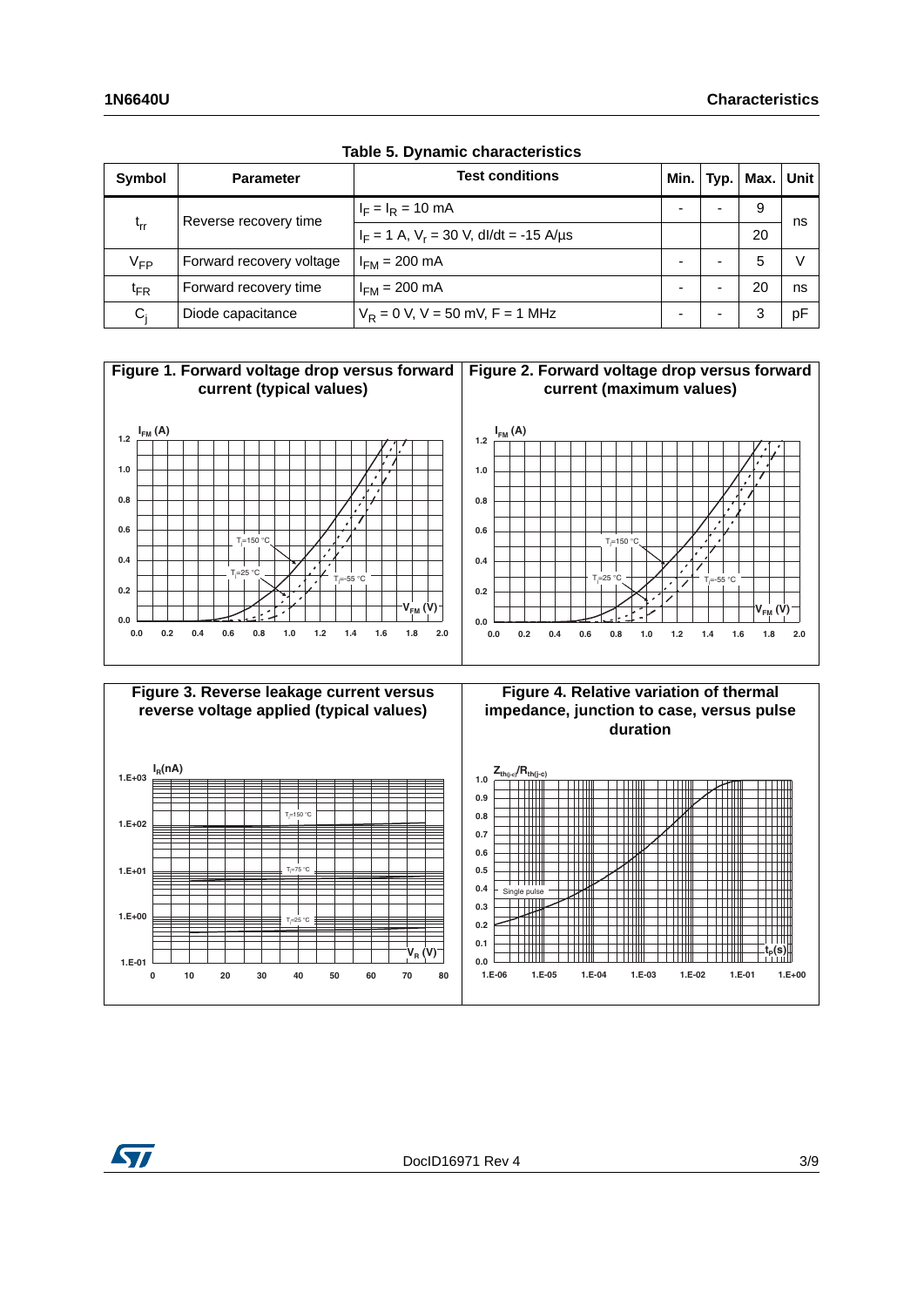| <u>. ສ. </u> | ----                                                                   |
|--------------|------------------------------------------------------------------------|
|              | C(pF)                                                                  |
| 10.0         |                                                                        |
|              | $F=1$ MHz                                                              |
|              |                                                                        |
|              | $V_{\text{osc}} = 30 \text{ mV}_{\text{RMS}}$<br>T <sub>i</sub> =25 °C |
|              |                                                                        |
|              |                                                                        |
|              |                                                                        |
|              |                                                                        |
|              |                                                                        |
|              |                                                                        |
| $1.0$        |                                                                        |
|              |                                                                        |
|              |                                                                        |
|              |                                                                        |
|              |                                                                        |
|              |                                                                        |
|              |                                                                        |
|              |                                                                        |
|              |                                                                        |
|              |                                                                        |
|              | $V_R(V)$                                                               |
| 0.1          |                                                                        |
|              | 10<br>100                                                              |
|              |                                                                        |

**Figure 5. Junction capacitance versus reverse voltage applied (typical values)**

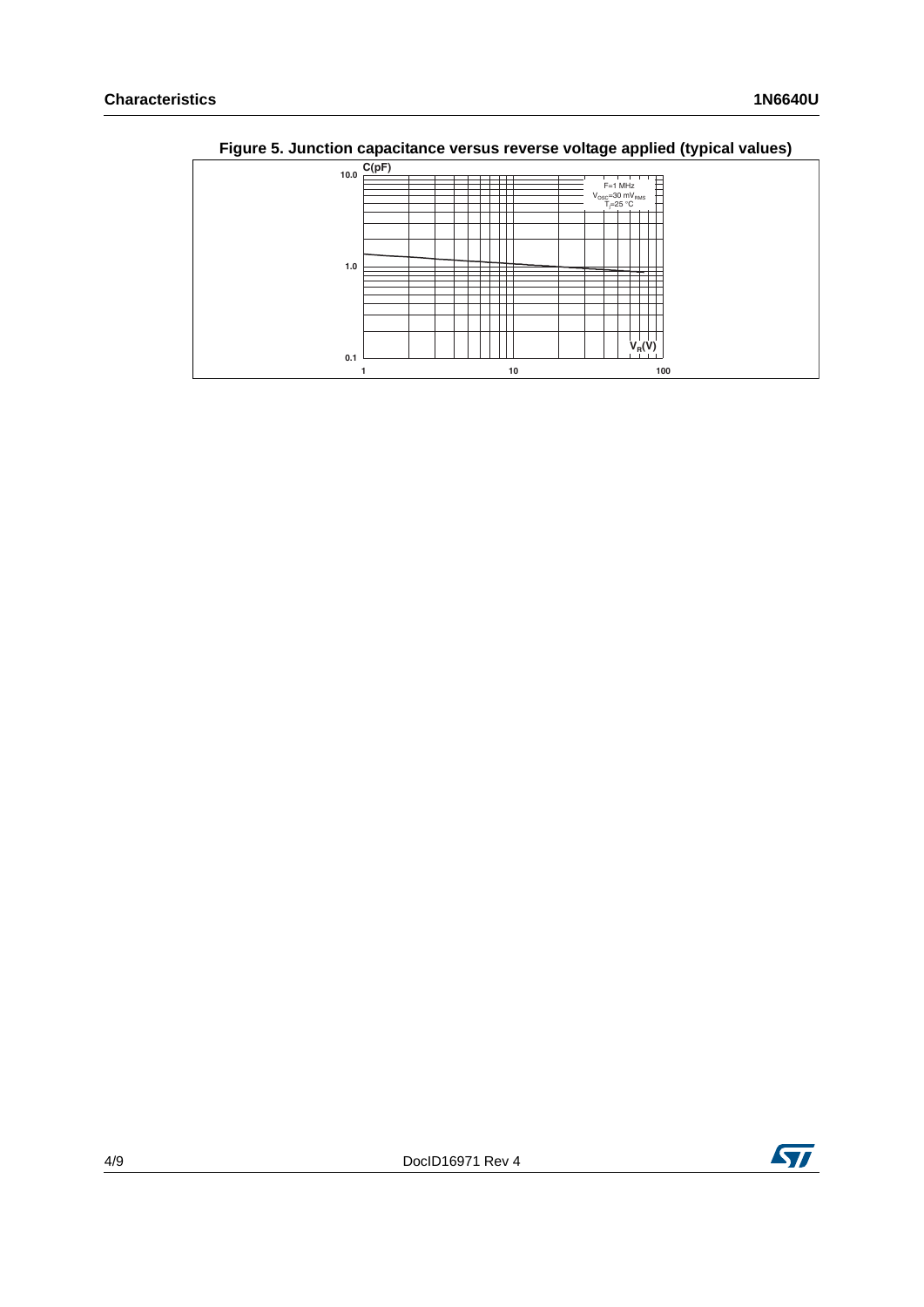## **2 Package information**

In order to meet environmental requirements, ST offers these devices in different grades of ECOPACK® packages, depending on their level of environmental compliance. ECOPACK® specifications, grade definitions and product status are available at: *[www.st.com](http://www.st.com)*. ECOPACK® is an ST trademark.

### **2.1 Leadless chip carrier 2 (LCC2D) package information**



**Figure 6. Leadless chip carrier 2 (LCC2D) package outline**

1. The anode is identified by metalization in two top internal angles and the index mark.

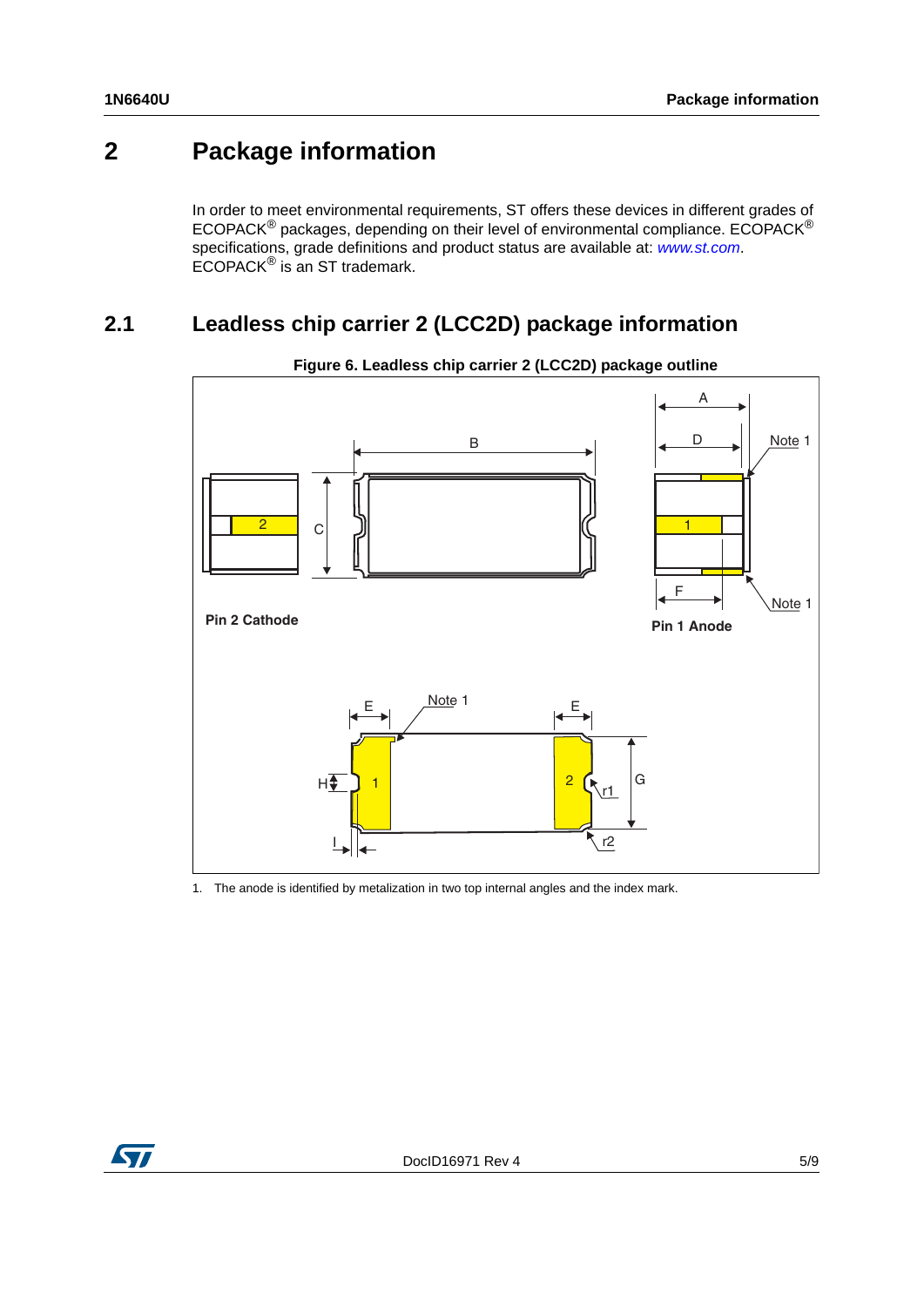|           |      |                    |      | $\mathbf{v}$ . The set of $\mathbf{v}$<br><b>Dimensions</b> |               |       |
|-----------|------|--------------------|------|-------------------------------------------------------------|---------------|-------|
| Ref.      |      | <b>Millimeters</b> |      |                                                             | <b>Inches</b> |       |
|           | Min. | Typ.               | Max. | Min.                                                        | Typ.          | Max.  |
| $A^{(1)}$ | 1.86 | 2.03               | 2.20 | 0.073                                                       | 0.080         | 0.087 |
| B         | 4.44 | 4.57               | 4.77 | 0.175                                                       | 0.180         | 0.188 |
| С         | 1.84 | 1.97               | 2.10 | 0.072                                                       | 0.078         | 0.083 |
| D         | 1.53 | 1.70               | 1.87 | 0.060                                                       | 0.067         | 0.074 |
| E         | 0.48 | ٠                  | 0.71 | 0.019                                                       |               | 0.028 |
| F         |      | 1.3                |      |                                                             | 0.051         |       |
| G         | ۰    | 1.67               | ۰    | ۰                                                           | 0.066         | ۰     |
| Н         |      | 0.37               |      |                                                             | 0.015         |       |
| T         |      | 0.15               |      |                                                             | 0.006         |       |
| r1        |      | 0.15               | ۰    |                                                             | 0.006         |       |
| r2        |      | 0.20               | ۰    |                                                             | 0.008         |       |

**Table 6. Leadless chip carrier 2 (LCC2D) package mechanical data**

1. Measurement prior to solder coating the mounting pads on bottom of package

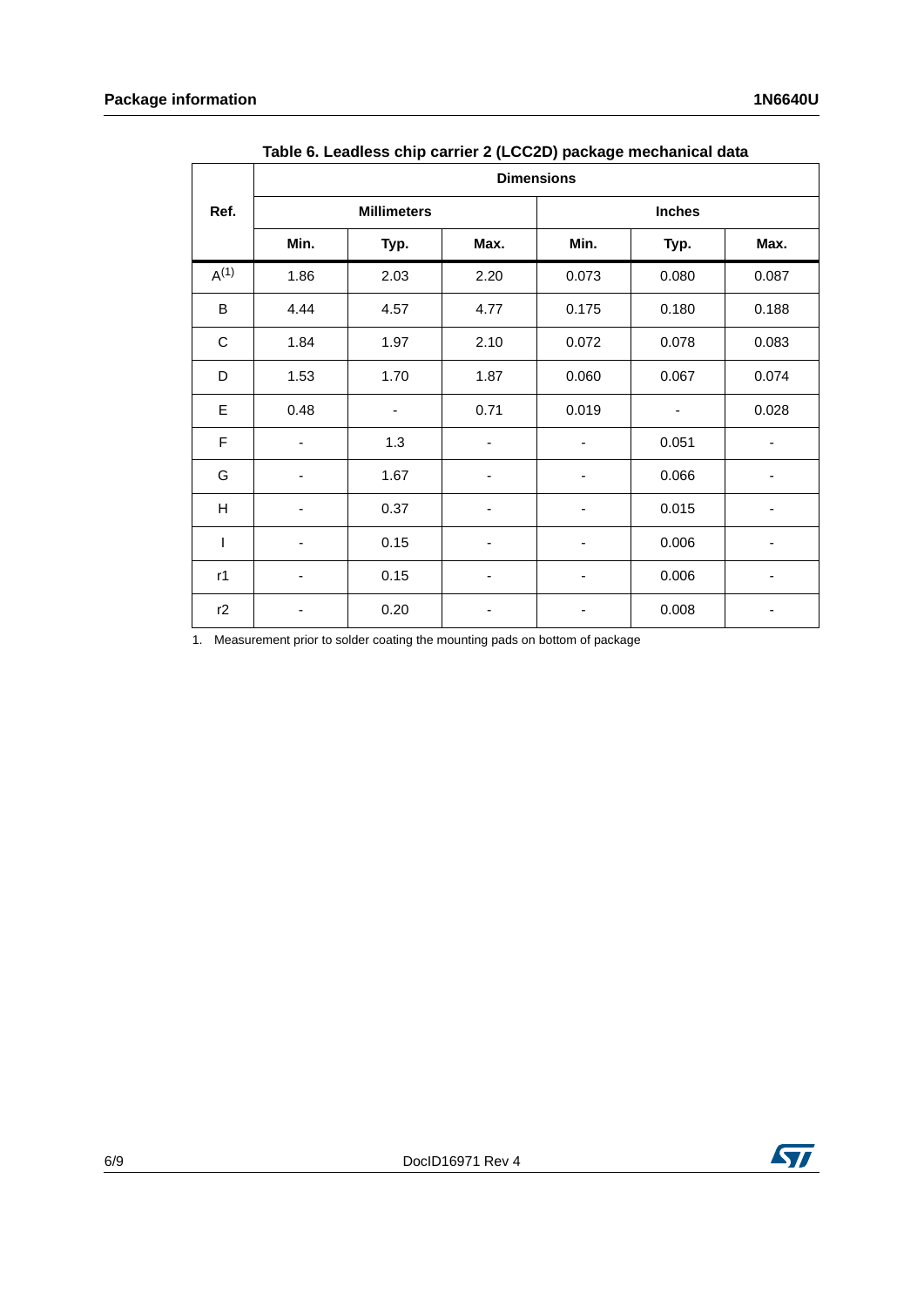## **3 Ordering information**

<span id="page-6-1"></span>

| Order code | <b>ESCC detailed</b><br>specification | Package | <b>Lead finish</b> | Marking $(2)$ | <b>EPPL</b> | <b>Mass</b>       | <b>Packing</b> |
|------------|---------------------------------------|---------|--------------------|---------------|-------------|-------------------|----------------|
| 1N6640UD1  |                                       |         | Gold               | 1N6640UD1     |             |                   |                |
| 1N6640U01D | 5101/027/07                           | LCC2D   | Gold               | 510102707     |             | 0.12 <sub>q</sub> | Waffle pack    |
| 1N6640U02D | 5101/027/08                           |         | Solder dip         | 510102708     |             |                   |                |

**Table 7. Ordering information(1)**

1. Contact ST sales office for information about the specific conditions for products in die form.

2. Specific marking only. The full marking includes in addition:

For the engineering models: ST logo, date code, country of origin (FR).

For ESCC flight parts: ST logo, date code, country of origin (FR), ESA logo, serial number of the part within the assembly lot.

### **4 Other information**

### **4.1 Date code**

Date code is structured as describe below:

- EM xyywwz
- ESCC flight yywwz

Where:

- x (EM only): 3, assembly location Rennes (France)
- yy: last two digits year
- ww: week digits
- z: lot index in the week

### **4.2 Documentation**

In *[Table 8](#page-6-0)* is a summary of the documentation provided with each type of products.

#### **Table 8. Documentation provided with each type of products**

<span id="page-6-0"></span>

| <b>Quality level</b> | <b>Documentation</b>       |
|----------------------|----------------------------|
| Engineering model    |                            |
| <b>ESCC flight</b>   | Certificate of conformance |

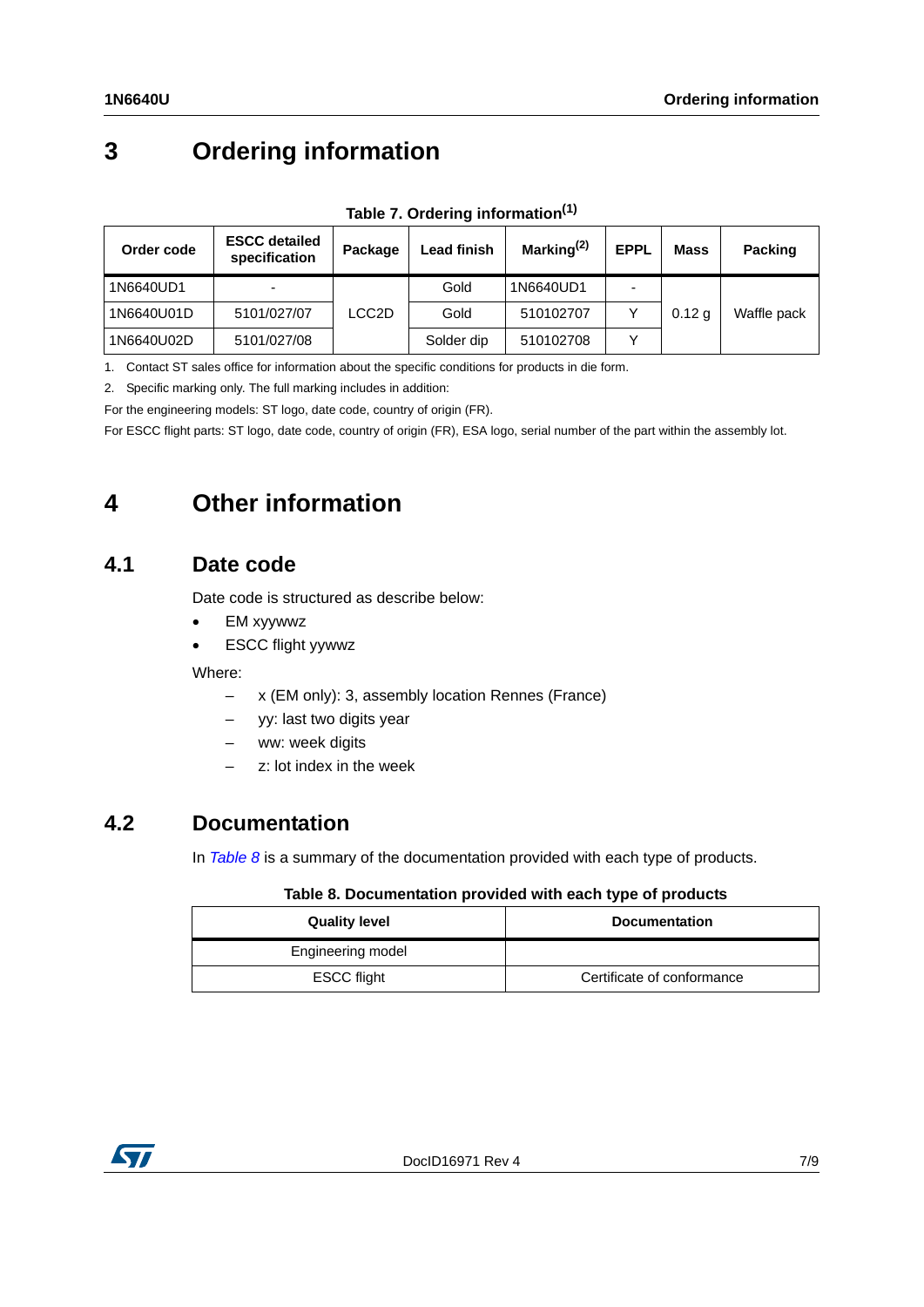## **5 Revision history**

| Date        | <b>Revision</b> | <b>Changes</b>                                                          |
|-------------|-----------------|-------------------------------------------------------------------------|
| 26-Mar-2010 |                 | First issue.                                                            |
| 23-Sep-2011 | 2               | Updated order codes in Table 1 Table 7.                                 |
| 8-Nov-2013  | 3               | Updated Table 1, Table 5 and Table 7 and inserted Other<br>information. |
| 04-Dec-2015 | 4               | Updated Table 7 and reformatted to current standard.                    |

**Table 9. Document revision history**